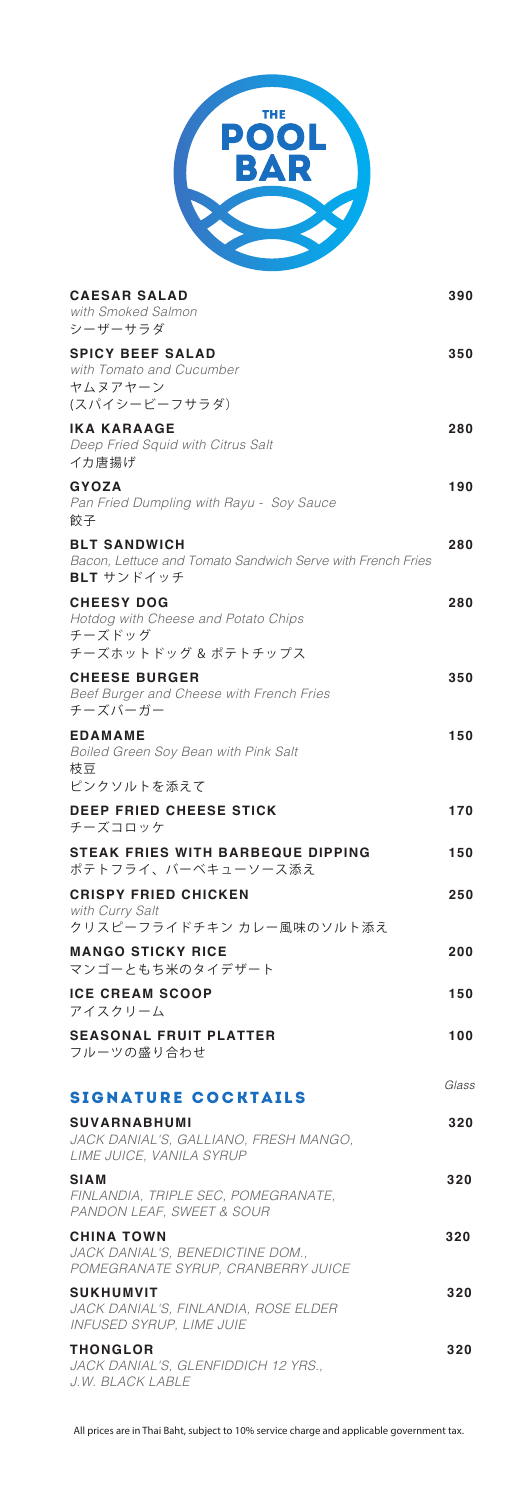|                                                                                                                      | Glass                    | <b>Bottle</b>                    |
|----------------------------------------------------------------------------------------------------------------------|--------------------------|----------------------------------|
| <b>CLASSIC COCKTAILS</b>                                                                                             |                          |                                  |
| <b>MAI TAI</b><br>Light Rum, Dark Rum, Orange Curaçao,<br>Orange Juice, Pineapple Juice, Grenadine Syrup             | 300                      |                                  |
| <b>LONG ISLAND ICED TEA</b><br>Gin, Rum, Vodka, Tequila, Triple Sec, Pepsi, Sweet&Sour                               | 300                      |                                  |
| <b>MOJITO</b><br>Light Rum, Brown Sugar, Mint Leave,<br>Sweet & Sour, Top with Soda                                  | 300                      |                                  |
| <b>MARGARITA</b><br>Tequila, Triple Sec, Sweet & Sour                                                                | 300                      |                                  |
| <b>COSMOPOLITAN</b><br>Vodka, Triple Sec, Cranberry Juice, Sweet & Sour                                              | 300                      |                                  |
| <b>DRY MARTINI</b><br>Dry Gin, Martini Dry                                                                           | 300                      |                                  |
| <b>BLOODY MARY</b><br>Vodka, Tomato Juice, Lime Juice, Tabasco Sauce,<br>Worcestershire Sauce, Salt & Pepper         | 300                      |                                  |
| <b>SINGAPORE SLING</b><br>Dry Gin, Cherry Brandy, Benedictine D.O.M,<br>Sweet & Sour, Grenadine Syrup, Top with Soda | 300                      |                                  |
| <b>SPARKLING WINE BY GLASS</b>                                                                                       |                          |                                  |
| <b>CUVEE STELLA PROSECCO</b><br>Pitars, Glera, Friuli Venezia Giulia, Italy                                          | 300                      | 1,500                            |
| <b>WINE BY GLASS</b>                                                                                                 |                          |                                  |
| <b>TRE CASTELLI</b><br>Chardonnay, Fontana di Papa, Lazio, Italy                                                     | 240                      | 1,150                            |
| <b>CHATEAU DE G RESERVA</b><br>Sauvignon Blanc, Puente Austral,<br>Colchagua Valley, Chile                           | 300                      | 1,450                            |
| <b>HEAD OVER HEELS</b><br>Chardonnay, Berton Vineyard,<br>South Australia, Barossa, Australia                        | 350                      | 1,700                            |
| <b>TRE CASTELLI</b><br>Syrah, Fontana di Papa, Lazio, Italy                                                          | 240                      | 1,150                            |
| <b>CHATEAU DE G RESERVA</b><br>Cabernet Sauvignon, Puente Austral,<br>Colchagua Valley, Chile                        | 300                      | 1,450                            |
| <b>HEAD OVER HEELS</b><br>Cabernet Merlot, Berton Vineyard,<br>South Australia, Barossa, Australia                   | 350                      | 1,700                            |
| <b>REFRESHING</b>                                                                                                    |                          |                                  |
| <b>STRAWBERRY MANGO</b><br>Strawberry, Mango, Lime, Orange                                                           | 180                      |                                  |
| <b>LYCHEE MINTS FIZZ</b><br>Lychee, Mint, Lime                                                                       | 180                      |                                  |
| coco<br>Coconut & Vanilla Syrup                                                                                      | 180                      |                                  |
| <b>PINEAPPLE GINGER</b><br>Pineapple, Honey, Ginger                                                                  | 180                      |                                  |
| <b>WATERMELON BLISS</b><br>Watermelon, Yoghurt, Strawberry                                                           | 180                      |                                  |
| <b>BEERS</b>                                                                                                         |                          |                                  |
| SINGHA / HEINEKEN / CHANG /<br><b>ASAHI / DRAUGHT BEER</b>                                                           | 180                      |                                  |
| <b>BEERLAO</b>                                                                                                       | 220                      |                                  |
| GIN<br><b>GORDON / BEEFEATER</b><br><b>TANQUERAY</b><br><b>BOMBAY SAPPHIRE</b><br><b>HENDRICKS</b>                   | 280<br>300<br>320<br>450 | 3,500<br>3,500<br>3,500<br>6,300 |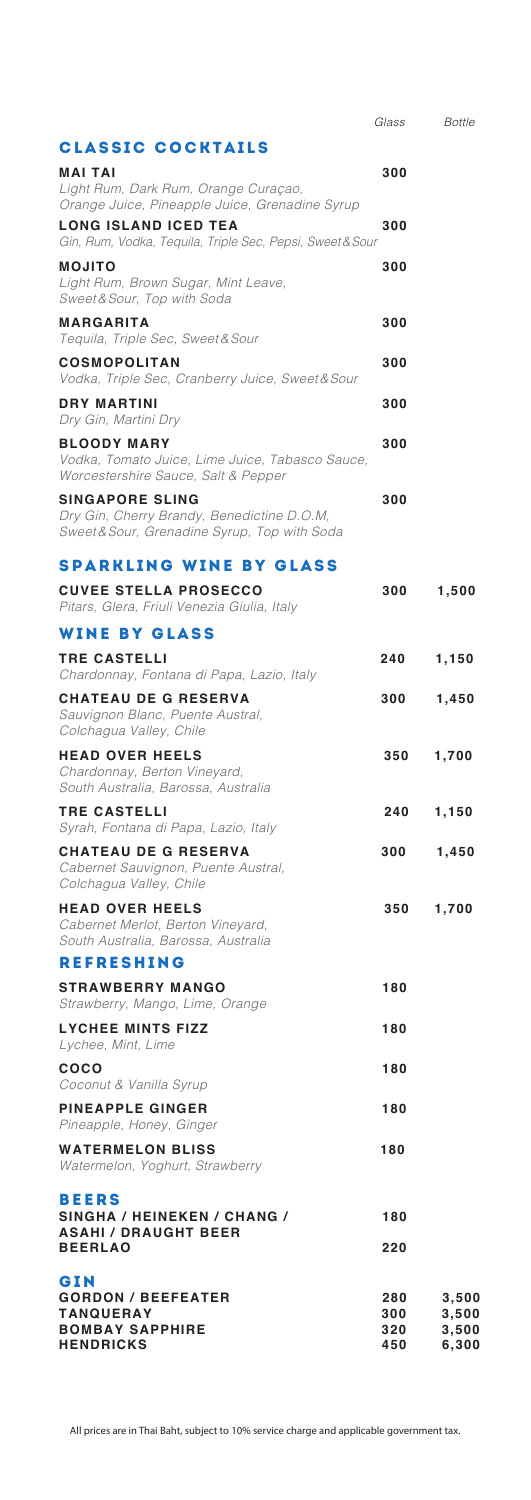|                                                                                                                                             | Glass           | <b>Bottle</b>  |
|---------------------------------------------------------------------------------------------------------------------------------------------|-----------------|----------------|
| VODKA<br><b>FINLANDIA / SMIRNOFF</b>                                                                                                        | 280             | 3,500          |
| <b>GRAYGOOSE</b>                                                                                                                            | 400             | 5,400          |
| TEQUILA<br>PEPE LOPEZ / EL JIMADOR / JOSE CUERVE                                                                                            | 280             | 3,000          |
| <b>RUM</b><br><b>PAMPERO</b>                                                                                                                | 280             | 2,000          |
| <b>BACARDI / CAPTAIN MORGAN DARK</b><br><b>CACHACA</b>                                                                                      | 280<br>300      | 3,000<br>4,000 |
| <b>APERITIF</b><br>PERNOD / RICARD / CAMPARI /<br><b>MARTINI ROSSO / MARTINI BIANCO /</b><br><b>MARTINI EXTRA DRY</b>                       | 280             |                |
| LIQUEUR                                                                                                                                     |                 |                |
| <b>AMARETTO</b><br><b>MALIBU</b>                                                                                                            | 280<br>300      |                |
| <b>BAILEY / COINTREAU / KAHLUA /</b><br><b>GRAND MARNIER / MIDORI</b>                                                                       | 320             |                |
| <b>CHAMBORD</b>                                                                                                                             | 400             |                |
| WHISKY<br><b>MEKHONG</b>                                                                                                                    | 250             | 2,000          |
| <b>JOHNNIE WALKER RED</b><br><b>JOHNNIE WALKER BLACK</b>                                                                                    | 250<br>350      | 3,000          |
| <b>CHIVAS 12</b>                                                                                                                            | 350             | 5,000<br>5,000 |
| <b>JOHN JAMESON</b>                                                                                                                         | 350             | 3,000          |
| <b>JOHNNIE WALKER GOLD</b>                                                                                                                  | 600             | 8,000          |
| <b>SUNTORY HAKUSHU RESERVE /</b><br><b>SUNTORY YAMAZAKI RESERVE /</b><br><b>SUNTORY HIBIKI HARMONY</b>                                      | 750             | 12,000         |
| <b>AMERICAN WHISKY</b><br><b>JACK DANIEL'S</b>                                                                                              | 350             | 4,000          |
| <b>JACK DANIEL'S HONEY</b>                                                                                                                  | 350             | 4,000          |
| <b>GENTLEMAN JACK</b>                                                                                                                       | 400             | 5,500          |
| <b>WOODFORD RESERVE</b><br><b>JACK DANIEL'S SINGLE BARREL</b>                                                                               | 600<br>600      | 8,000<br>6,500 |
| <b>MALT WHISKY</b>                                                                                                                          |                 |                |
| <b>SINGLETON 12 YEARS</b><br><b>GLENFIDDICH 12 YEARS</b>                                                                                    | 400<br>400      | 7,900<br>7,900 |
| <b>MACALLAN 12 YEARS</b>                                                                                                                    | 600             | 8,900          |
| <b>COGNAC</b><br><b>HENNESSY / REMY MARTIN V.S.O.P</b>                                                                                      | 450             | 6,300          |
| <b>REMY MARTIN X.O</b>                                                                                                                      | 900             | 15,000         |
| <b>JUICES</b><br><b>ORANGE / MANGO / PINEAPPLE /</b><br><b>WATERMELON / APPLE / LIME / COCONUT</b>                                          | 150             |                |
| <b>SOFT DRINKS</b>                                                                                                                          |                 |                |
| PEPSI/PEPSIMAX/7UP/<br><b>MIRINDA ORANGE / SODA WATER /</b><br><b>TONIC WATER / GINGER ALE</b>                                              | 110             |                |
| <b>MINERAL WATER</b>                                                                                                                        |                 |                |
| <b>BOTTLED WATER</b><br>EVAIN 330 ML / 750 ML                                                                                               | 50<br>130 / 200 |                |
| <b>BADOIT 330 ML / 750 ML</b>                                                                                                               | 130 / 200       |                |
| <b>TEA</b><br><b>ENGLISH BREAKFAST / EARL GREY / 140</b><br><b>SENCHA JAPANESE GREEN TEA /</b><br><b>MINT TEA / CHAMOMILE / JASMINE TEA</b> |                 |                |
|                                                                                                                                             | Hot             | Cold           |
| <b>COFFEE</b><br>COFFEE / CAPPUCCINO / LATTE / MOCHA                                                                                        | 140             | 160            |
| <b>ESPRESSO / MACCHIATO</b>                                                                                                                 | 140             | ۰              |
| <b>DOUBLE ESPRESSO</b>                                                                                                                      | 160             | 180            |
| <b>CHOCOLATE</b>                                                                                                                            | 140             | 160            |

All prices are in Thai Baht, subject to 10% service charge and applicable government tax.